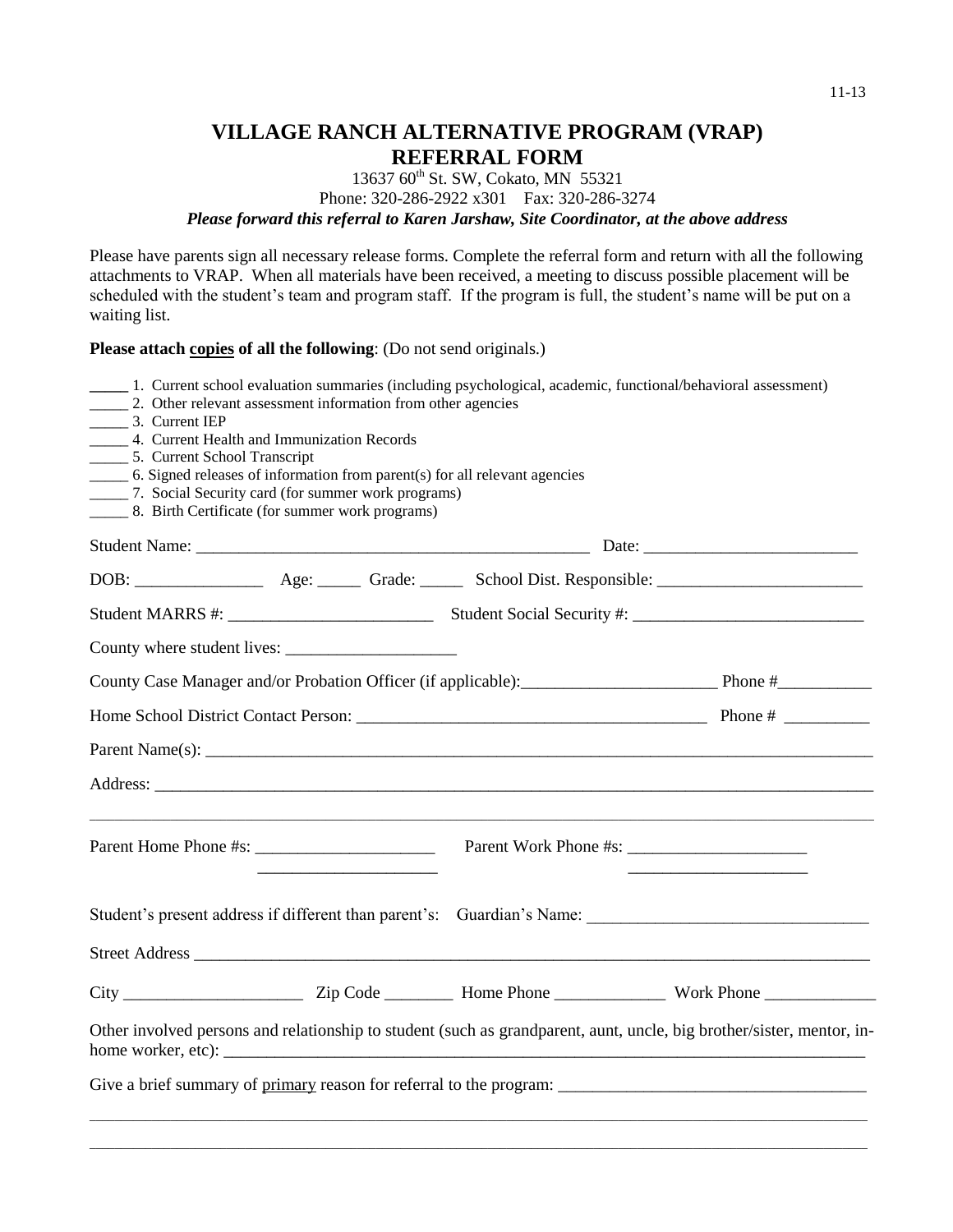|                                                                    | Parent/Guardian concerns relative to student and this potential placement: _________________________                                                                                      |
|--------------------------------------------------------------------|-------------------------------------------------------------------------------------------------------------------------------------------------------------------------------------------|
|                                                                    | Description of most recent behavioral incident in school, home, community: _________________________                                                                                      |
|                                                                    | ,我们也不能在这里的时候,我们也不能在这里的时候,我们也不能在这里的时候,我们也不能会在这里的时候,我们也不能会在这里的时候,我们也不能会在这里的时候,我们也不能<br>Has student been involved with the Court system? Yes___ No___ If yes, please explain: ______________ |
|                                                                    | Is the student involved in chemical/alcohol use? If yes, estimate to what extent this is a problem for the student:                                                                       |
|                                                                    | Does the student have difficulty with regular school attendance? If yes, please comment: _____________________                                                                            |
| # of days suspended thus far this school year:                     |                                                                                                                                                                                           |
|                                                                    | Does the student have any physical or medical conditions which the program should be aware of? If yes, please                                                                             |
|                                                                    | Does the student take medication for this or any other condition? If so, list medication, dosage and frequency:                                                                           |
|                                                                    |                                                                                                                                                                                           |
|                                                                    |                                                                                                                                                                                           |
|                                                                    |                                                                                                                                                                                           |
|                                                                    |                                                                                                                                                                                           |
|                                                                    |                                                                                                                                                                                           |
| Ability/Academic Standard Scores - Date Administered:              |                                                                                                                                                                                           |
| Verbal:                                                            | Reading:                                                                                                                                                                                  |
| Performance:                                                       | Math:                                                                                                                                                                                     |
| Full Scale:<br><b>Or</b><br><b>Broad Cognitive Standard Score:</b> | Written Language:                                                                                                                                                                         |